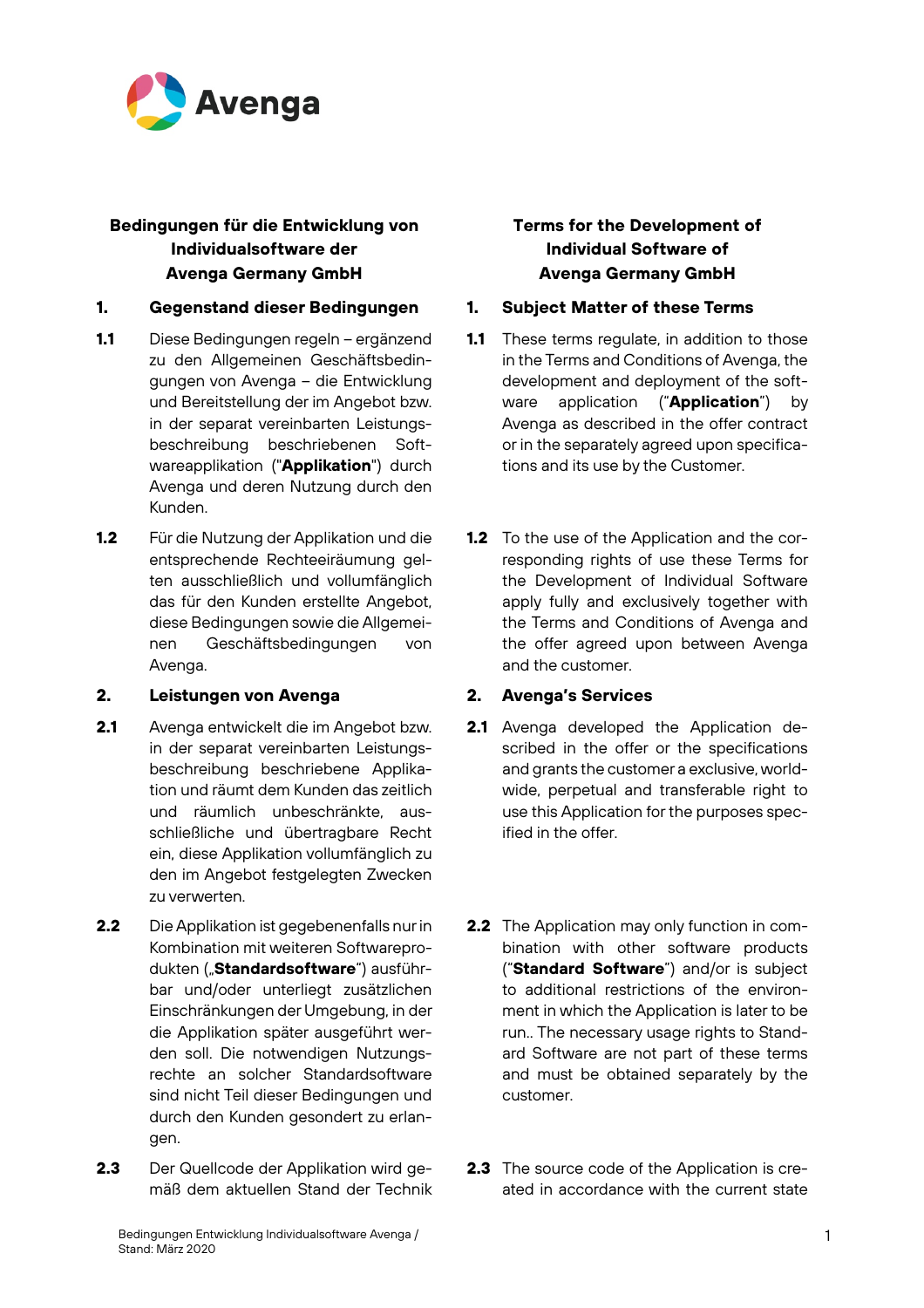

nach den internen Richtlinien von Avenga erstellt. Sofern die Entwicklung für eine herstellerspezifische Umgebung erfolgt, setzt Avenga in der Regel die von den Herstellern empfohlenen Softwaretools ein.

- **2.4** Werden in der Applikation zentral vorgehaltene Daten über das Internet nachgeladen, ist eine ausreichende Netzkonnektivität erforderlich. Fehler oder unzureichende Handhabung der Software, die auf fehlende Netzkonnektivität zurückzuführen sind, sind kein Mangel.
- **2.5** Avenga weist darauf hin, das Erscheinungsbild, Funktion und Farbwiedergabe einer Applikation auf unterschiedlichen Browsern oder Endgeräten variieren können. Ursache hierfür können Nutzereinstellungen und/oder abweichende Implementierungen der Hersteller sein. Solche Variationen sind keine Mängel.
- **2.6** Sofern nicht ausdrücklich anders vereinbart, bleibt der Quellcode der Applikation Eigentum von Avenga und wird nicht an den Kunden ausgeliefert.
- **2.7** Avenga stellt dem Kunden die fertige Applikation in ausführbarer bzw. installierbarer Form über einen Link zum Download bereit ("**Auslieferung**"). Der Zugang zum Download ist vor dem Zugriff durch unberechtigte Dritte zu schützen.
- **2.8** Andere über die Gewährleistung hinausgehend Support- und Pflegeleistungen erbringt Avenga auf Wunsch des Kunden gegen gesonderte Vergütung nach einem separat zu schließenden Vertrag.

**3.1** Die Entwicklung der Applikation durch Avenga unterliegt der Abnahme durch den Kunden. Für abgrenzbare Teilleistungen kann Avenga die Durchführung

of the art and Avenga's internal guidelines. Insofar as the development is performed for a manufacturer-specific environment, Avenga usually uses the software tools recommended by the manufacturer.

- **2.4** In case central data will be loaded onto the Application from the internet, functioning network connectivity is required. Errors or inadequate handling of the software resulting from lack of network connectivity are not defects of the software.
- **2.5** Avenga points out that the reproduction of appearance, function and color in an Application can vary depending on browser version and device. This may be caused by user settings and / or manufacturer implementations. These variations are not defects.
- **2.6** Unless expressly agreed otherwise, the source code of the Application remains the property of Avenga and is not delivered to the customer.
- **2.7** Avenga provides the customer a link to download the final, functioning Application ("**Delivery**"). Access to the download must be protected from access by unauthorized third parties.
- **2.8** Other support and maintenance services beyond the warranty are provided by Avenga at the customer's request against separate remuneration according to a separate agreement to be concluded.

## **3. Abnahme 3. Acceptance**

**3.1** The development of the Application by Avenga is subject to acceptance by the customer. For definable partial services, Avenga may demand partial acceptance. In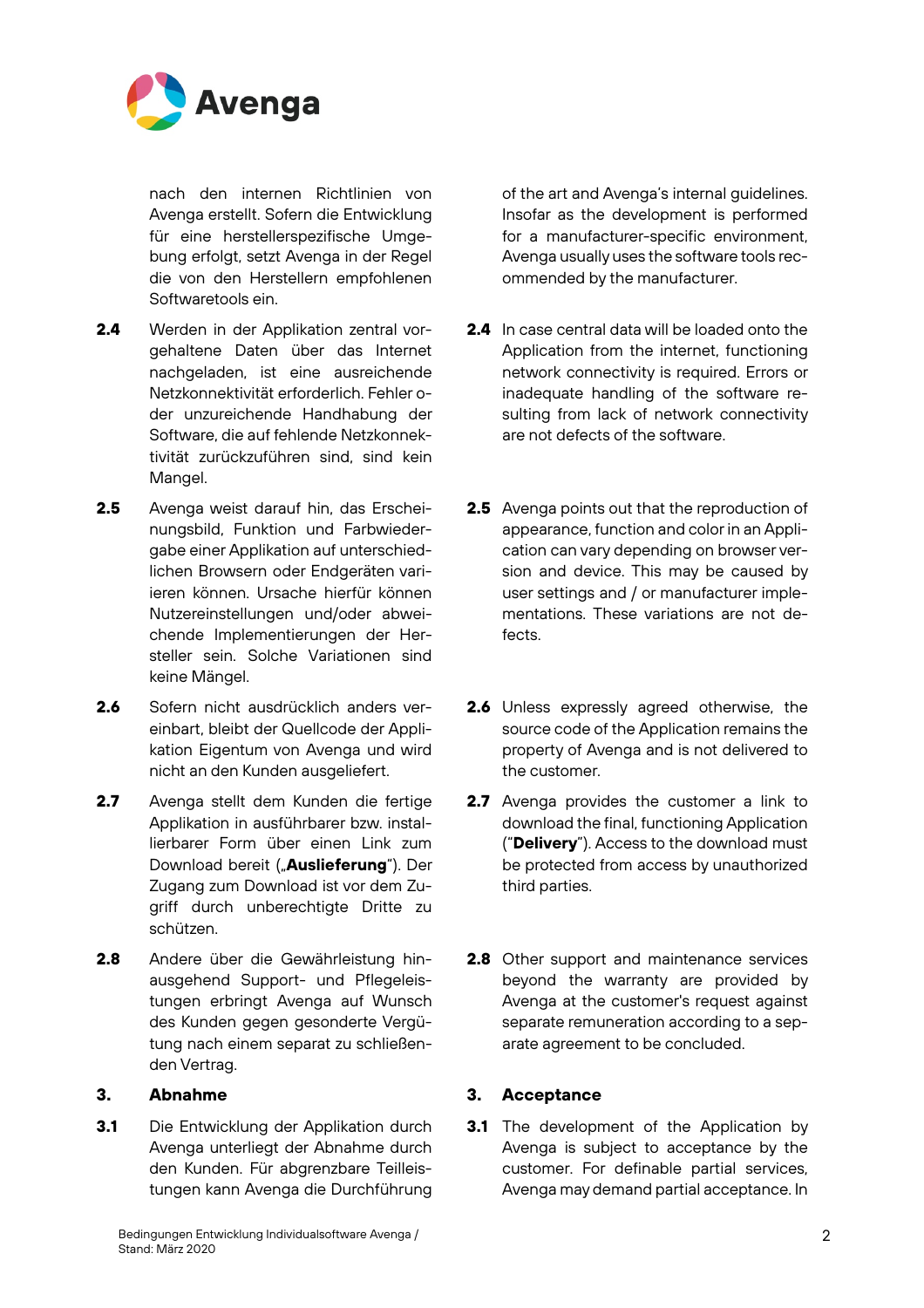

von Teilabnahmen verlangen. In diesem Fall gilt die Gesamtleistung mit der letzten Teilabnahme als abgenommen.

- **3.2** Avenga erklärt dem Kunden gegenüber die Abnahmefähigkeit der Applikation. Nach dieser Erklärung hat der Kunde die gelieferte Applikation zu testen und innerhalb von zehn (10) Werktagen die Abnahme zu erklären.
- **3.3** Die Abnahme ist zu erklären, wenn die Applikation in wesentlichen Teilen den vereinbarten Anforderungen entspricht. Andernfalls werden vom Kunden die Abnahme hindernden Mängel für Avenga nachvollziehbar protokolliert. Avenga wird diese Mängel innerhalb angemessener Frist beseitigen und der Kunde die Abnahme sodann erneut durchführen.
- **3.4** Die Abnahme gilt vom Kunden auch als erklärt, wenn der Kunde die Applikation produktiv nutzt oder nicht innerhalb vorgenannter Frist als abgenommen erklärt, es sei denn, er hat die Abnahme hindernde Mängel schriftlich gerügt.

- **4.1** Avenga gewährleistet, dass die Applikation frei von Rechten Dritter ist, die eine Nutzung entsprechend dem hier festgelegten Umfang einschränken oder ausschließen. Der Kunde ist verpflichtet, Avenga über eventuell geltend gemachte Ansprüche unverzüglich zu informieren und Avenga die Abwehr solcher Ansprüche zu ermöglichen.
- **4.2** Wird die vertragsgemäße Nutzung durch Schutzrechte Dritter beeinträchtigt, so hat Avenga in einem für den Kunden zumutbaren Umfang das Recht, entweder die Applikation so abzuändern, dass sie ohne wesentliche Nutzungseinschränkung aus dem Schutzbereich des Drittrechts herausfällt oder die Befugnis zu erwirken, die Applikation im Wesentlichen uneingeschränkt

this case, the partial acceptance of the last definable part is considered the acceptance of the overall performance.

- **3.2** Avenga will notify the customer when the Application is prepared for acceptance. The customer is obliged to test the Application and to declare acceptance within ten (10) days upon receipt of the aforementioned notification.
- **3.3** The Application has to be accepted if it meets in essential parts the agreed requirements. Otherwise, the customer shall log any defects preventing the acceptance in a manner comprehensible to Avenga. Avenga will remedy these defects within a reasonable period of time and the customer will then carry out the acceptance again.
- **3.4** Acceptance shall also be deemed declared by the Customer if the Customer uses the Application productively or does not declare acceptance within the aforementioned period unless the Customer has notified Avenga in writing of defects preventing acceptance.

# **4. Schutzrechte Dritter 4. Property Rights of Third Parties**

- **4.1** Avenga ensures that the Application is free of rights of third parties which may limit or exclude the use according to the extent specified herein. The customer is obliged to inform Avenga immediately about any claims asserted and to enable Avenga to defend against such claims.
- **4.2** In case the contractual use of the Application is restricted by any third party rights, Avenga is entitled – as far as reasonably acceptable for the customer -, to either modify the Application without crucially restricting the use so that it does not affect third party rights or to obtain the right for the customer to use the Application for the contractual purposes without restrictions or additional costs.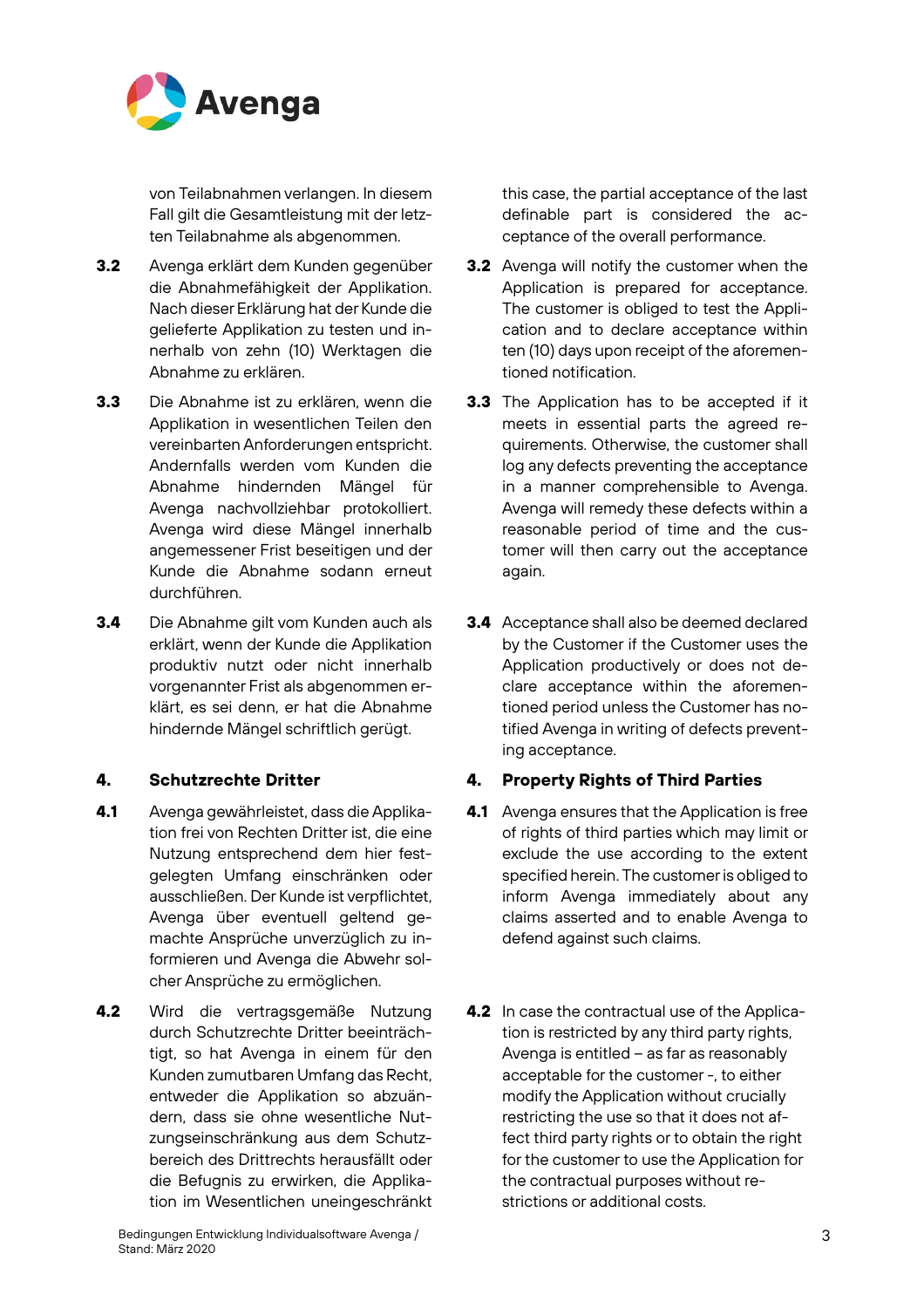

und ohne zusätzliche Kosten vertragsgemäß zu nutzen.

## **5. Re-Engineering, Dekompilieren 5. Reengineering, Decompiling**

- **5.1** Der Kunde darf die Applikation keinem Reverse Engineering unterziehen, sie nicht dekompilieren oder auf anderem Wege versuchen, den Source Code zu erlangen oder offenzulegen, es sei denn, dies ist erforderlich, um Interoperabilität mit anderen Softwareprogrammen herzustellen und die hierfür erforderlichen Informationen können von Avenga nicht erlangt werden.
- **5.3** Der Kunde darf keine abgeleiteten Werke der Software anfertigen. Ausdrücklich untersagt ist die Weitergabe einer gegebenenfalls mitgelieferten technischen Dokumentation, auch auszugsweise, an Dritte.

### **6. Rechte wegen Mängeln 6. Rights due to Defects**

- **6.1** Avenga gewährleistet, dass die Applikation die im Angebot bzw. in der Leistungsbeschreibung spezifizierte Beschaffenheit aufweist.
- **6.2** Der Kunde wird die Applikation innerhalb von zehn (10) Werktagen nach Auslieferung auf Vollständigkeit und feststellbare Mängel untersuchen. Mängel, die hierbei festgestellt werden bzw. bei ordnungsgemäßer Untersuchung hätten festgestellt werden können, sind Avenga innerhalb einer Frist von fünf (5) Werktagen nach Abschluss der Untersuchung schriftlich zu melden. Die Mängelrüge hat die geltend gemachten Mängel möglichst detailliert zu beschreiben.
- **6.3** Sofern die Applikation über einen AppStore vertrieben werden soll, unterliegt die Nutzung der Applikation im Echtbetrieb grundsätzlich einem vorgeschalteten Freigabeprozess des AppStore-Betreibers. Avenga wird den Kunden darauf hinweisen, wenn seine

- **5.2** The customer may not reverse engineer, disassemble, decompile or otherwise attempt to obtain or disclose the source code unless this is necessary to ensure the interoperability of other software programs with the Application and the necessary information cannot be obtained from Avenga.
- **5.1** The customer may not make derivative work of the software. It is expressly forbidden to transfer to third parties any technical documentation, in whole or in parts, that may be supplied with the software.

- **6.1** Avenga ensures that the Application has the quality specified in the offer or in the service description.
- **6.2** The customer shall examine the Application within ten (10) business days after the Delivery for completeness and determinable defects. Defects that are found during a proper investigation at this time must be reported to Avenga in writing within a period of five (5) working days after completion of the investigation. The notification of defects shall describe the defects as detailed as possible.
- **6.3** If the Application is to be distributed over an App Store, the use and distribution of the Application is subject to a prior submission and acceptance process of the App Store operator. Avenga will inform the customer if his demands contradict the generally known approval policies of the App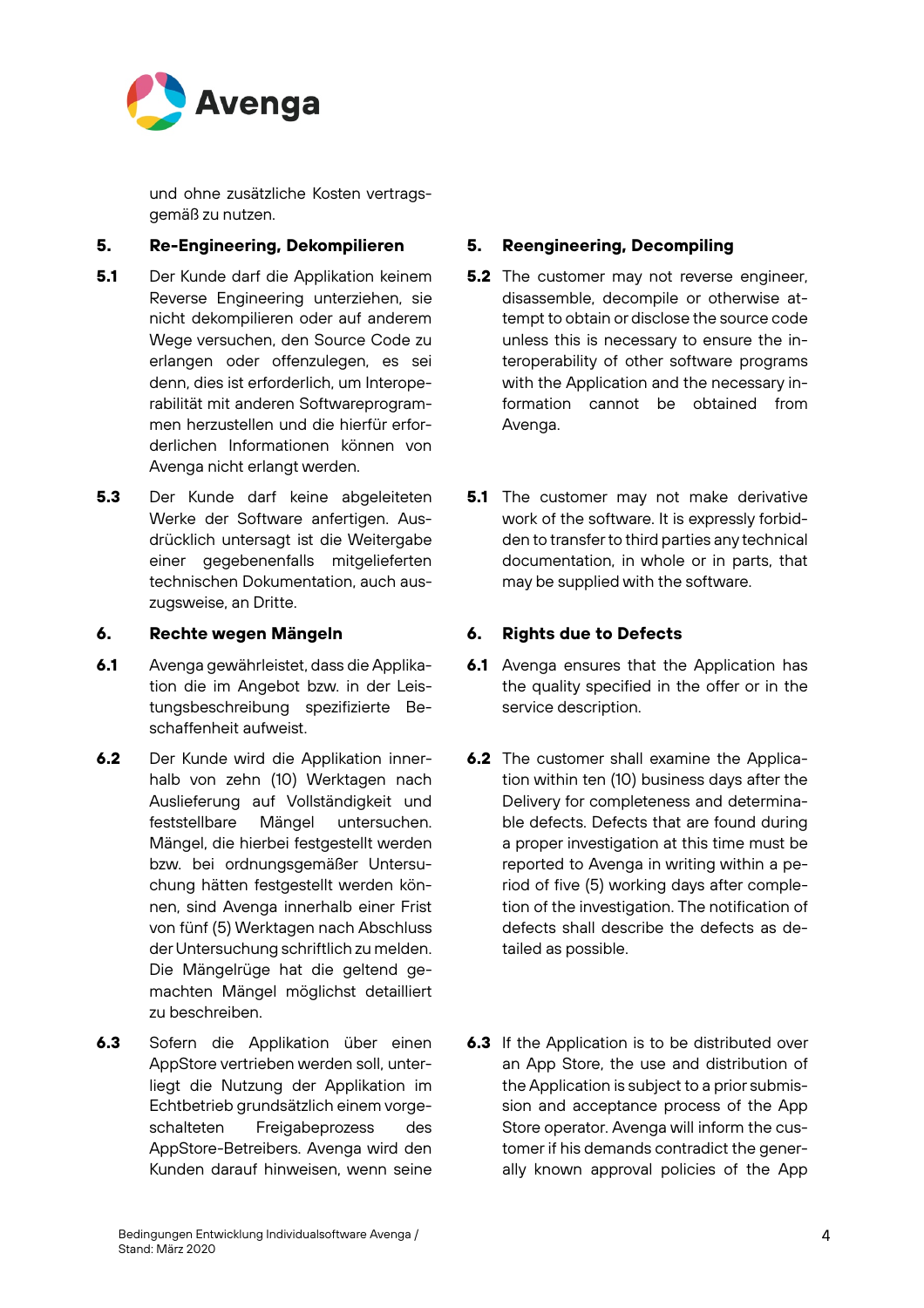

Anforderungen den allgemein bekannten Freigaberichtlinien der AppStores widersprechen. Dennoch ist die Zurückweisung einer Applikation durch den AppStore-Betreiber kein Mangel, es sei denn, der Kunde kann belegen, dass Avenga die Ursache der Zurückweisung hätte bekannt sein müssen.

- **6.4** Nicht unter die Gewährleistung fallen darüber hinaus Mängel, deren Ursache nicht im Quellcode oder dem Funktionsablauf der Applikation zum Zeitpunkt der Auslieferung liegen, zum Beispiel
	- Fehler bzw. Fehlfunktionen und Veränderungen der angebundenen Systeme oder der Laufzeitumgebung;
	- Änderungen der Applikation durch den Kunden oder einen Dritten;
	- Bedienungsfehler;
	- Störungen von Drittsystemen oder in der Netzwerkinfrastruktur;
	- Mängel, die in einem Update der Applikation, das dem Kunden zur Verfügung gestanden hat, bereits behoben sind.
- **6.5** Mängel, die im Rahmen einer im Sinne von Ziffer 6.2 ordnungsgemäßen Untersuchung der Software nicht feststellbar sind, müssen innerhalb von fünf (5) Werktagen nach Entdeckung unter Einhaltung der in Ziffer 7 dargelegten Anforderungen gerügt werden.
- **6.6** Erfolgt keine vereinbarungsgemäße Rüge, gilt die Software in Ansehung des betreffenden Mangels als genehmigt.
- **6.7** Die Gewährleistungsfrist beträgt ein Jahr.

## **7. Rüge und Beseitigung von Mängeln**

**7.1** Die Rüge und Beseitigung eines Mangels im Rahmen der Gewährleistung Store. Nevertheless, the rejection of an Application by the AppStore operator is not a defect, unless the customer can prove that Avenga should have been aware of the cause of the rejection.

- **6.4** Furthermore, the warranty does not cover defects not caused by the source code or the functional sequence of the Application at the time of Delivery, for example
	- failure, malfunction, or changes in the connected systems or runtime environment;
	- changes to the Application by the customer or a third party;
	- operating errors;
	- interference from third party systems or in the network infrastructure;
	- defects that are already fixed in an update of the Application that has been made available to the customer.
- **6.5** Defects that are not recognized in the course of a proper investigation of the software as described in clause 6.2, must be reported within five (5) business days after discovery in accordance with the requirements set out in clause 7.
- **6.6** In case the customer does not report any defects, the software is deemed to be accepted with regard to the respective defect.
- **6.7** The warranty period is one year.

## **7. Complaints and Remedy of Defects**

**7.1** The notification and remedy of a defect within the scope of the warranty according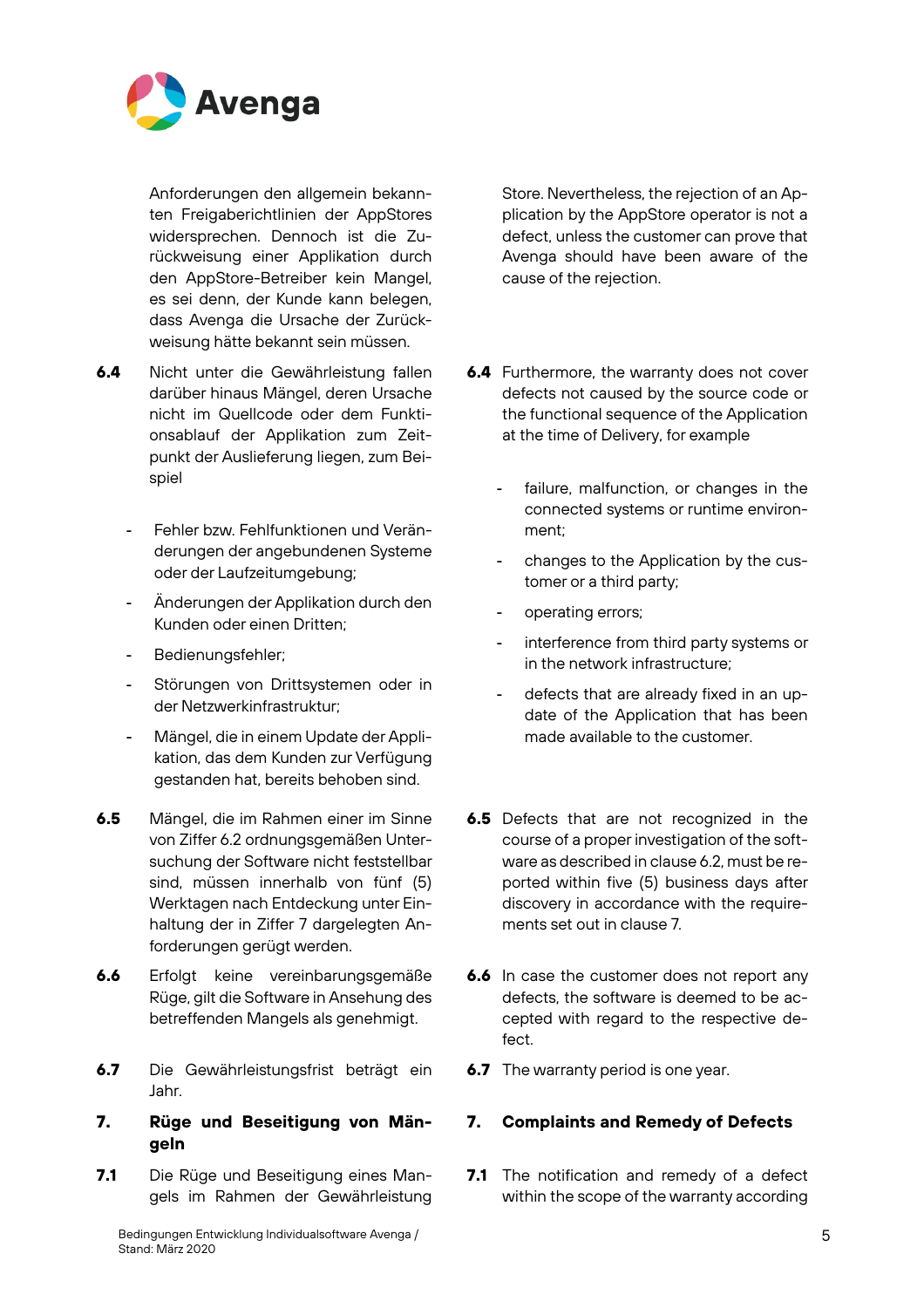

nach dieser Ziffer 7 betrifft ausschließlich die Applikation und wird nur gegenüber dem Kunden erbracht.

- **7.2** Der Kunde benennt gegenüber Avenga nach Vertragsbeginn schriftlich oder per E-Mail bis zu drei (3) Mitarbeiter ("**Key-User**") unter Angabe von Name, Position, Telefon und E-Mail-Adresse. Key-User verfügen über eine angemessene IT-fachliche Qualifikation und sind vom Kunden autorisiert, einen Mangel der Applikation ("**Störung**") auf den in diesen Bedingungen definierten Wegen an Avenga zu rügen ("Störungs**meldung**"). Der Kunde ist berechtigt – und bei Verlangen von Avenga aus sachlichem Grund verpflichtet –, einen Key-User auszutauschen.
- **7.3** Avenga nimmt Störungsmeldungen nur von einem Key-User und während der normalen Geschäftszeiten an. Der Key-User meldet die Störung der Applikation unter genauer Angabe und Beschreibung des aufgetretenen Fehlers per E-Mail an Avenga. Avenga wird dem Kunden hierfür eine spezielle E-Mail-Adresse bei Auslieferung der Applikation mitteilen.
- **7.4** Avenga beseitigt Störungen insbesondere durch das Bereitstellen von Patches, Bug-Fixes und Workarounds. Ein Workaround bedeutet dabei eine vorläufige Lösung, die die Funktion der Applikation aus Sicht des Nutzers wieder weitestgehend herstellt. Nach der Beseitigung eines Mangels analysiert Avenga dessen Ursache. Soweit eine Störung vorliegt, die unter die Gewährleistung nach diesen Bedingungen fällt und die erneut auftreten kann, wird Avenga ein Update der Applikation entwickeln und an den Kunden ausliefern.
- **7.5** Stellt sich heraus, dass Avenga in der Annahme einer Störung der Applikation Leistungen vorgenommen hat, obwohl kein Mangel vorlag oder der Mangel nicht unter die Gewährleistung fällt, hat

to this clause 7 exclusively concerns the Application and is only provided to the customer.

- **7.2** The customer shall provide Avenga with the name, position, telephone and e-mail address of up to three (3) employees ("**Key Users**") via writing or email after the conclusion of this Agreement. Key Users should have adequate IT professional qualifications and are explicitly authorized by the customer to notify Avenga of a defect in the Application ("**Error**") as defined in these terms and conditions ("**Error Report**"). The customer is entitled – and at the reasonable request of Avenga obliged – to replace a Key User.
- **7.3** Avenga accepts Error Reports only from a Key User and during normal business hours. The Key User shall report the failure of the Application in a precise and descriptive manner via an email to Avenga. Avenga will provide the customer with a special email address for this purpose upon Delivery of the application.
- **7.4** Avenga will eliminate Errors in particularly providing patches, bug fixes and workarounds. A workaround means a temporary solution that reestablishes functionality of the Application from a user's perspective. After the Error is eliminated, Avenga will analyze its cause. As far as an Error occurs that is covered by the warranty according to these terms and conditions and that can occur again, Avenga will develop an update of the Application and deliver it to the customer.
- **7.5** If it turns out that Avenga has performed services in the assumption of a defect of the application, although there was no defect or the defect is not covered by the warranty, Avenga shall be entitled to claim